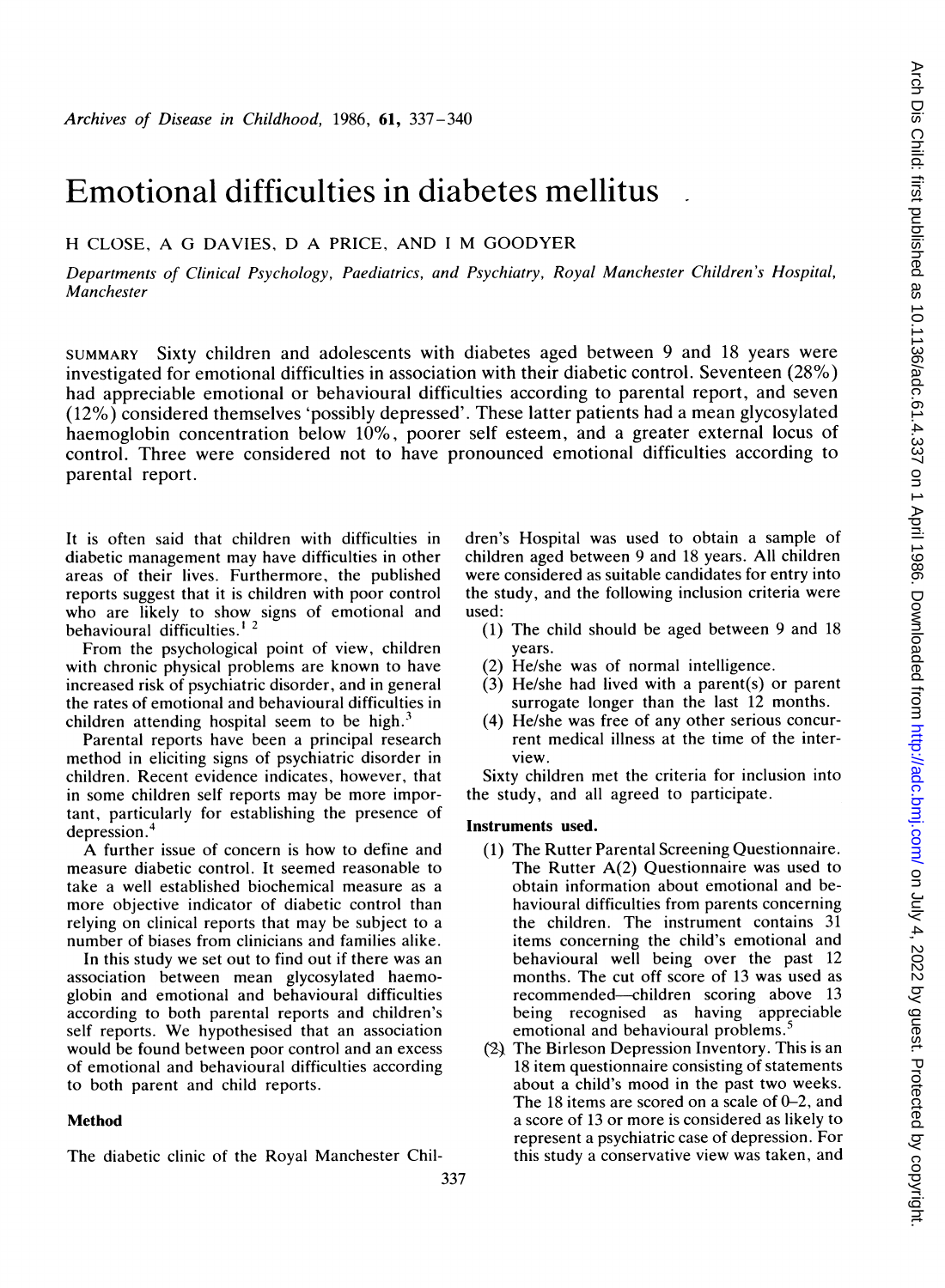children scoring 13 or above were considered to be possibly depressed.<sup>6</sup>

- (3) The Lipsitt Self-Esteem Scale. A child's perception of himself is considered to be an important factor influencing his behaviour and psychological adjustment. The Lipsitt Self-Esteem Scale is a 22 item rating scale designed to assess how children evaluate themselves. There is a score of <sup>1</sup> to 5 for each item, the higher the total score the greater the child's self esteem.
- (4) Locus of control. The Nowicki-Strickland Children's Locus of Control Scale is a 40 item yes/no self report questionnaire designed to assess the extent to which a child has an internal or external locus of control. The individual with an internal locus of control believes that his actions give him some control over what happens to him. In contrast, the person with an external locus of control believes that his actions have little effect on his destiny and what happens to him is under the control of people or forces other than himself. In this study the total number of external responses made was calculated. Scores over 13 were considered to indicate an external locus of control.<sup>8</sup>
- (5) Mean glycosylated haemoglobin. Glycosylated haemoglobin was measured using a Boehringer mini column method with aldimine inhibition. The normal range of values for children  $(4-18$  years) is  $4.0-7.0\%$ . All values measured from six months before to six months after psychological testing for each individual were averaged: two to six estimations with a medium value of three were available for each child.

All investigations were completed in the clinic. Most of the parental reports were completed by the mothers, with a small proportion (less than 10%) by the fathers, who in some cases were single parents. All information was obtained by one of two authors (AD and HC), who remained available for discussion and clarification for any of the questionnaires and who checked to ensure all items were understood and answered.

#### Results

Characteristics of the clinic sample. All of the sixty children and adolescents available for the study participated. There were 30 boys and 30 girls with an age range of 9-0 to 18-8 years (mean (SD) 14-1  $(2.3)$ ). Nineteen  $(32%)$  of the subjects were aged 12 or younger, 41 (68%) aged 13 or older. The duration of diabetes ranged from 0-1 to 15 years

(mean  $(SD)$  5.6 (3.9)), age at diagnosis ranging from 0.8 to 12.5 years (mean (SD) 8.25  $(4.0)$ ).

Fifty three out of the 60 (88%) came from two parent families. The mean number of children per family was 2 6, and four cases were only children. Eight children came from a large family-that is, four or more children. On the basis of social class 20 (33%) of the families would be described as middle class and 40 (67%) as working class.

The presence of emotional and behavioural difficulties. On the Rutter Parental Screening Questionnaire 17 (28%) children and adolescents had appreciable emotional or behavioural difficulties.

On the Birleson Depression Inventory seven (12%) children and adolescents reported possible depression (mean (SD) score  $16.57$  (2.97)). The age range of these seven subjects was 10-18 years (mean  $(SD)$  13.43 (2.23)). Three were under 12 and there were five girls and two boys. Five of these children had been diagnosed diabetic for at least five years, one for 18 months, and one for six months. Although a significant association exists between parent and self report ( $\chi^2$ =5.93, df=1, p<0.02), 11 children with appreciable difficulties on parental questionnaire did not consider themselves as possibly depressed, whereas three who did were not scored on parental questionnaire as suffering from appreciable emotional or behavioural difficulties.

There was a significant negative correlation between self esteem and being 'possibly depressed'  $(rho=-0.39, p<0.01)$ . Furthermore, all seven children with possible depression were more likely to have an external locus of control ( $\chi^2$ =8.54, df=1,  $p < 0.01$ .

Relation of mood to family background factors. There was no significant relation of mood score with the following background factors: social class, unemployment, large family size, single parent families, or serious illness in any family member.

Table <sup>1</sup> Comparison between the degree of diabetic control (as measured by mean glycosylated haemoglobin concentrations) and the presence of psychiatric disorder in children attending the diabetic clinic  $(n=60)$ 

|                      | $n =$ | Mean glycosylated haemoglobin |                                          |
|----------------------|-------|-------------------------------|------------------------------------------|
|                      |       | Good control<br>$(5-9.9\%)$   | Poor control<br>$(10\% \text{ or more})$ |
| Rutter score:        |       |                               |                                          |
| Negative $(\leq 13)$ | 43    | $19(44\%)$                    | $24(56\%)$                               |
| Positive $(>13)$     | 17    | $11(65\%)$                    | 6(35%)                                   |

 $\chi$ 2=2 $\cdot$ 05, df=1, NS.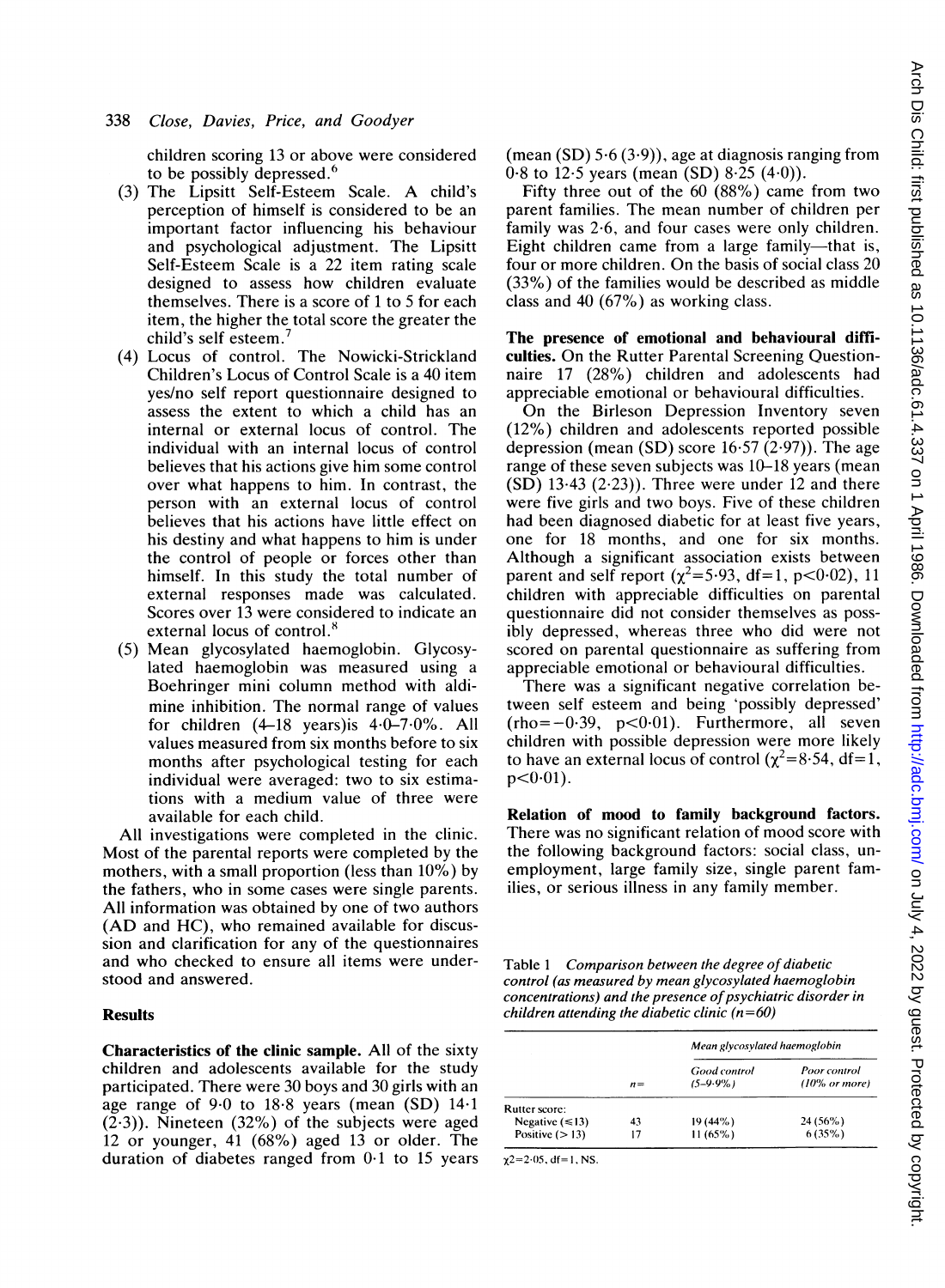| Table 2 Comparison between the degree of diabetic          |
|------------------------------------------------------------|
| control (as measured by the mean glycosylated haemoglobin  |
| concentrations) and the presence of depressive symptoms in |
| children attending the diabetic clinic $(n=60)$            |

|                      | $n =$ | Mean glycosylated haemoglobin |                                          |
|----------------------|-------|-------------------------------|------------------------------------------|
|                      |       | Good control<br>$(5-9.9\%)$   | Poor control<br>$(10\% \text{ or more})$ |
| Birleson score:      |       |                               |                                          |
| Negative $(\leq 13)$ | 53    | $23(40\%)$                    | $30(60\%)$                               |
| Positive $(>13)$     |       | $7(100\%)$                    |                                          |

 $\chi$ 2=8 $\cdot$ 0, df=1, p<0 $\cdot$ 01

Mean glycosylated haemoglobin. The mean value for all 60 children was 10-1%. Thirty children had values of 10% or more and 30 children values below 10%. There was no statistical relation with age, duration of disease, age of diagnosis, or sex. All 10 children who reported possible depression had values below 10%  $(\chi^2=8, \text{ df}=1, \text{ p}<0.01)$ . There was no significant relation of glycosylated haemoglobin with other psychological measures.

#### **Discussion**

During a previous study of continuous subcutaneous insulin infusion in children it was noted by parents that improvement in biochemical 'control' was associated with an improvement in mood.<sup>9</sup> Others have commented on improved well being secondary to good diabetic control.<sup>10</sup> <sup>11</sup> These observations prompted this study of mood state in a larger group of diabetic children.

The findings suggest that for the age range studied there is a substantial degree of emotional and behavioural difficulties on parental or self report, or both. We did not use <sup>a</sup> comparison sample and are unable to comment on whether the rate of psychiatric disorder is any different from that of other children suffering from chronic illness. There is no doubt that the published reports indicate a high risk of psychiatric disorder for children with chronic medical illness and also for children attending hospital. $112$ 

An unexpected finding was the association between a lower level of glycosylated haemoglobin (a crude index of overall glycaemic control) and possible depression. The initial presumption of the investigators was that such a group of diabetic children would have poor glycaemic control. Are the measurements used valid indices of glycaemic control and mood state? Glycosylated haemoglobin concentrations correlate well with other estimates of glycaemic control, including clinical and biochemical ratings in diabetic children, $^{13}$  and their usefulness

### Emotional difficulties in diabetes mellitus 339

has been consistently validated, provided due attention is paid to certain methodological difficulties.<sup>14</sup> If the concentration falls into the normal nondiabetic range there may be a higher frequency of overt hypoglycaemia; only one patient, however, had a mean value in the normal range (appropriate for age). Lower concentrations of glycosylated haemoglobin were recently described in those with increased susceptibility to nocturnal hypoglycaemia.<sup>15</sup> Subclinical hypoglycaemia may be present in those children with apparently good glycaemic control.

Three of the children with possible depression were younger than 12 years. Thus self reported mood disturbance is not merely <sup>a</sup> function of adolescence when an increased rate of reporting transient misery and sadness can occur.<sup>5</sup> Furthermore, the mean score on the depression inventory suggests that for some cases symptoms may be severe. These findings emphasise the importance of talking to children about their progress and management as well as obtaining reports from parents.

Furthermore, the duration of diabetes in six cases was longer than 12 months, suggesting that the mood disturbance was not merely <sup>a</sup> coping or adjustment response about recently diagnosed illness.

The relation of the depression inventory scores with other psychological indices measured in this study shows a degree of internal consistency. There is a positive correlation with parental psychiatric report, a negative correlation with self esteem, and a greater degree of external locus of control in the seven individuals with possible depression. If these indices are considered valid why should there be such a relation?

Firstly, some children may have physiological or psychological characteristics, or both, that predispose them to feelings of depression as well as facilitate the achievement of good glycaemic control. Secondly, tighter glycaemic control might induce greater feelings of depression. Thirdly, the means of achieving good glycaemic control may increase feelings of depression. Fourthly, maintaining good glycaemic control may predispose some patients with diabetes to feelings of depression, perhaps for the following reasons:

- (a) Loss of coping abilities. It may be that being a well controlled patient with diabetes is, in fact, much more hard work than being poorly controlled. Coping mechanisms are constantly being serviced as he/she has to work even harder to be normal than ordinary children.
- (b) The lack of personal reward. Being well controlled results in a degree of external positive regard and reward by physicians,